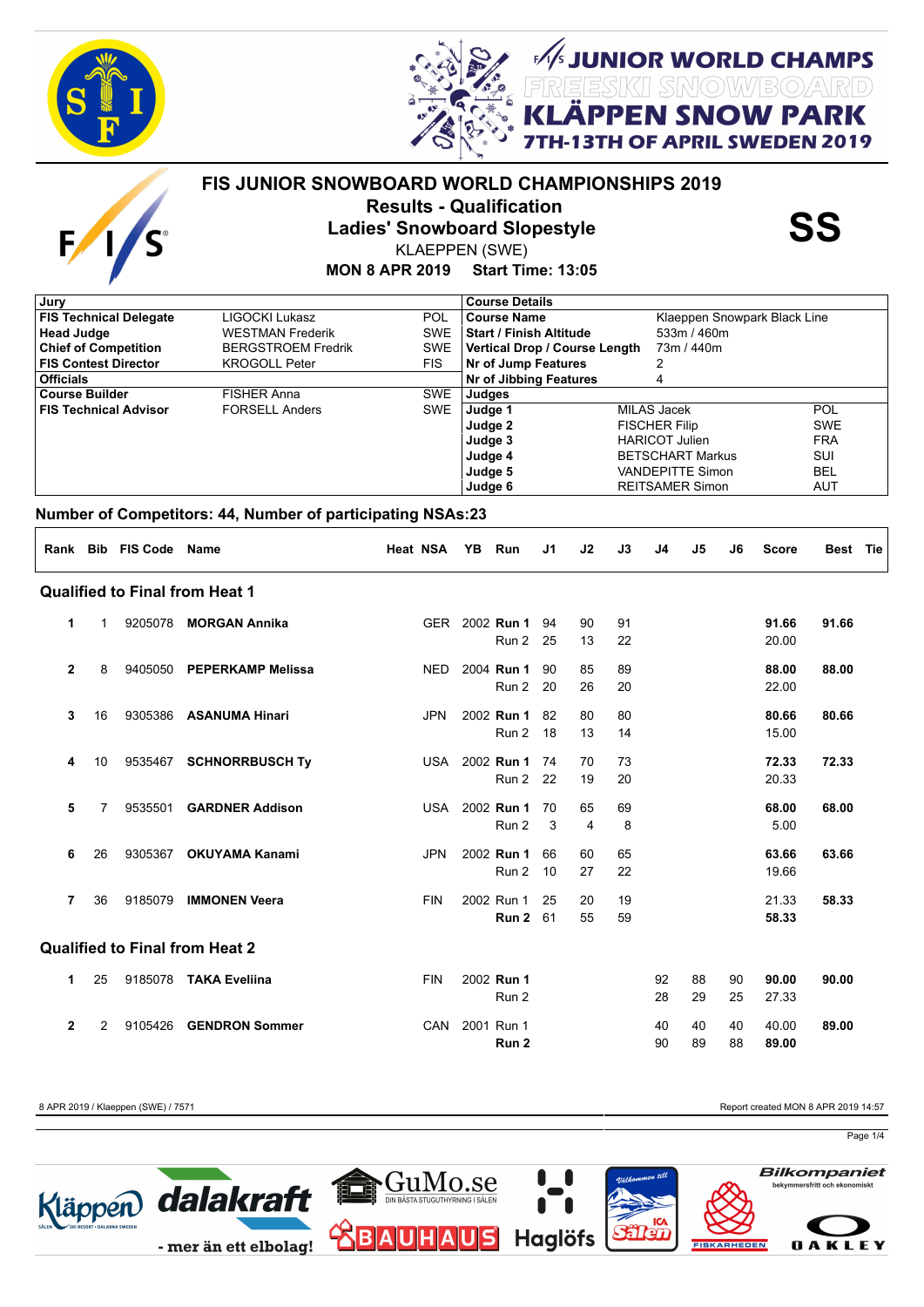

Г



UNIOR WORLD CHAMPS<br>ESKI SMOW/BO/ARD **I SNOW PARK** OF APRIL SWEDEN 2019

## **FIS JUNIOR SNOWBOARD WORLD CHAMPIONSHIPS 2019 Results - Qualification<br>Ladies' Snowboard Slopestyle<br>KLAEPPEN (SWE)** KLAEPPEN (SWE)

**MON 8 APR 2019 Start Time: 13:05**

#### **Number of Competitors: 44, Number of participating NSAs:23**

| Rank                 |    | <b>Bib FIS Code Name</b> |                             | Heat NSA           |            | YB | Run               | J1 | J2 | J3 | J4             | J <sub>5</sub> | J6 | <b>Score</b> | Best Tie |
|----------------------|----|--------------------------|-----------------------------|--------------------|------------|----|-------------------|----|----|----|----------------|----------------|----|--------------|----------|
| 3                    | 15 |                          | 9515205 DANUSER Mona        |                    | <b>SUI</b> |    | 2002 Run 1        |    |    |    | 88             | 84             | 86 | 86.00        | 86.00    |
|                      |    |                          |                             |                    |            |    | Run 2             |    |    |    | 86             | 82             | 84 | 84.00        |          |
| 4                    | 3  |                          | 9425046 STEFFENSEN Tina     |                    |            |    | NOR 2001 Run 1    |    |    |    | 28             | 26             | 22 | 25.33        | 83.66    |
|                      |    |                          |                             |                    |            |    | Run 2             |    |    |    | 85             | 83             | 83 | 83.66        |          |
| 5                    | 12 |                          | 1069925 POPPE Evy           |                    | <b>BEL</b> |    | 2004 Run 1        |    |    |    | 81             | 80             | 77 | 79.33        | 79.33    |
|                      |    |                          |                             |                    |            |    | Run 2             |    |    |    | 76             | 72             | 71 | 73.00        |          |
| 6                    | 29 |                          | 9425055 OLSEN Stine Espeli  |                    |            |    | NOR 2002 Run 1    |    |    |    | 70             | 72             | 73 | 71.66        | 76.00    |
|                      |    |                          |                             |                    |            |    | Run <sub>2</sub>  |    |    |    | 77             | 76             | 75 | 76.00        |          |
| $\overline{7}$       | 6  |                          | 9535487 THURGOOD Jade       |                    |            |    | USA 2002 Run 1    |    |    |    | 74             | 69             | 69 | 70.66        | 70.66    |
|                      |    |                          |                             |                    |            |    | Run 2             |    |    |    | 15             | 14             | 17 | 15.33        |          |
| <b>Not Qualified</b> |    |                          |                             |                    |            |    |                   |    |    |    |                |                |    |              |          |
| 15                   | 9  |                          | 9535505 RUMMEL Courtney     |                    |            |    | H2 USA 2003 Run 1 |    |    |    | 10             | 14             | 15 | 13.00        | 66.33    |
|                      |    |                          |                             |                    |            |    | Run 2             |    |    |    | 66             | 67             | 66 | 66.33        |          |
| 16                   | 17 |                          | 9535452 GOMEZ Isabella      |                    |            |    | H2 USA 2001 Run 1 |    |    |    | 46             | 45             | 45 | 45.33        | 64.33    |
|                      |    |                          |                             |                    |            |    | Run 2             |    |    |    | 64             | 65             | 64 | 64.33        |          |
| 17                   | 34 |                          | 9425054 MYLIUS Maria        |                    |            |    | H2 NOR 2002 Run 1 |    |    |    | $6\phantom{1}$ | 8              | 10 | 8.00         | 60.66    |
|                      |    |                          |                             |                    |            |    | Run <sub>2</sub>  |    |    |    | 60             | 62             | 60 | 60.66        |          |
| 18                   | 40 |                          | 9185080 SARKIPAJU Telma     | H1 FIN             |            |    | 2005 Run 1        | 22 | 27 | 21 |                |                |    | 23.33        | 55.00    |
|                      |    |                          |                             |                    |            |    | Run 2             | 59 | 54 | 52 |                |                |    | 55.00        |          |
| 19                   | 49 |                          | 9190442 SALGUEIRA Luan      | H <sub>2</sub> FRA |            |    | 2001 Run 1        |    |    |    | 54             | 52             | 55 | 53.66        | 53.66    |
|                      |    |                          |                             |                    |            |    | Run 2             |    |    |    | 8              | 13             | 12 | 11.00        |          |
| 20                   | 38 |                          | 9425056 ROLL Bettina        |                    |            |    | H1 NOR 2002 Run 1 | 57 | 50 | 50 |                |                |    | 52.33        | 52.33    |
|                      |    |                          |                             |                    |            |    | Run 2             | 56 | 51 | 49 |                |                |    | 52.00        |          |
| 21                   | 32 |                          | 9125013 REN Zizheng         |                    |            |    | H1 CHN 2001 Run 1 | 50 | 45 | 44 |                |                |    | 46.33        | 46.33    |
|                      |    |                          |                             |                    |            |    | Run 2             | 21 | 15 | 19 |                |                |    | 18.33        |          |
| 22                   | 18 |                          | 9515199 GISLER Bianca       | H <sub>2</sub> SUI |            |    | 2003 Run 1        |    |    |    | 34             | 32             | 31 | 32.33        | 44.33    |
|                      |    |                          |                             |                    |            |    | Run 2             |    |    |    | 46             | 42             | 45 | 44.33        |          |
| 23                   | 45 |                          | 9435081 MACIEJEWSKA Martyna | H1 POL             |            |    | 2001 Run 1        | 5  | 5  | 5  |                |                |    | 5.00         | 43.33    |
|                      |    |                          |                             |                    |            |    | <b>Run 2 44</b>   |    | 41 | 45 |                |                |    | 43.33        |          |

8 APR 2019 / Klaeppen (SWE) / 7571 **Report created MON 8 APR 2019 14:57** Report created MON 8 APR 2019 14:57

Page 2/4

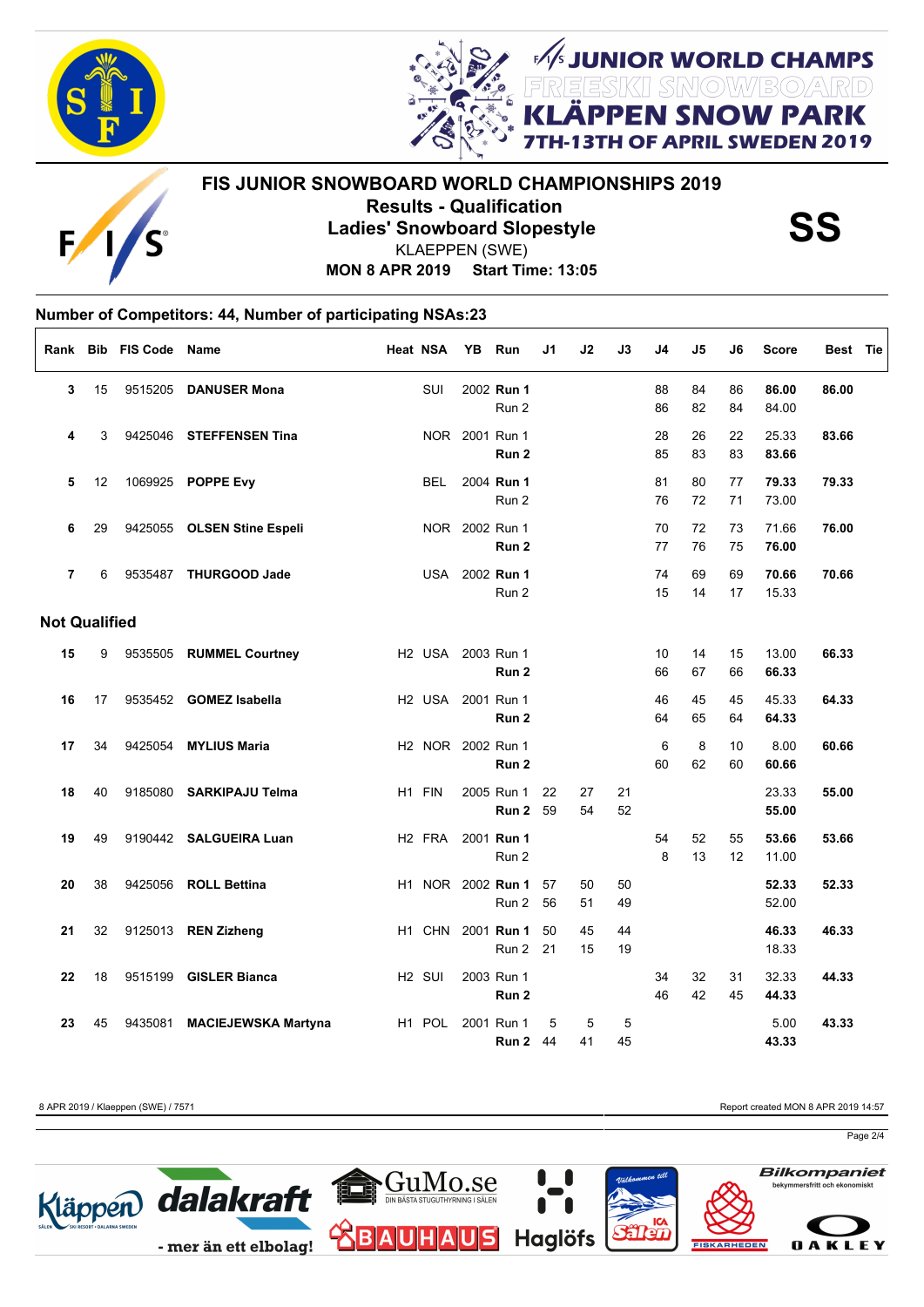

 $\Gamma$ 



FUNIOR WORLD CHAMPS **SNOW PARK** OF APRIL SWEDEN 2019

### **FIS JUNIOR SNOWBOARD WORLD CHAMPIONSHIPS 2019 Results - Qualification<br>Ladies' Snowboard Slopestyle<br>KLAEPPEN (SWE)** KLAEPPEN (SWE)

**MON 8 APR 2019 Start Time: 13:05**

#### **Number of Competitors: 44, Number of participating NSAs:23**

|    |    | Rank Bib FIS Code Name |                              | <b>Heat NSA</b>    | YB Run |                                               | J1                 | J2                    | J3       | J4       | J5       | J6       | <b>Score</b>   | Best Tie |
|----|----|------------------------|------------------------------|--------------------|--------|-----------------------------------------------|--------------------|-----------------------|----------|----------|----------|----------|----------------|----------|
| 24 | 14 |                        | 9055092 LANTOS Emma          | H1 AUT             |        | 2001 Run 1<br>Run 2                           | 26<br>46           | 30<br>42              | 30<br>40 |          |          |          | 28.66<br>42.66 | 42.66    |
| 25 | 13 |                        | 9125012 REN Ziyan            |                    |        | H1 CHN 2001 Run 1<br>Run 2                    | 39<br>26           | 40<br>20              | 37<br>19 |          |          |          | 38.66<br>21.66 | 38.66    |
| 26 | 35 |                        | 9045098 CHEN Alexandra       | H <sub>1</sub> AUS |        | 2002 Run 1<br>Run 2                           | 34<br>17           | 39<br>14              | 39<br>11 |          |          |          | 37.33<br>14.00 | 37.33    |
| 27 | 5  |                        | 9565009 VALCL Tinkara Tanja  | H <sub>2</sub> SLO |        | 2001 Run 1<br>Run 2                           |                    |                       |          | 37<br>30 | 37<br>22 | 37<br>22 | 37.00<br>24.66 | 37.00    |
| 28 | 44 |                        | 9295175 POLUZZI Marilu       | H <sub>2</sub> ITA |        | 2004 Run 1<br>Run 2                           |                    |                       |          | 31<br>32 | 36<br>40 | 34<br>36 | 33.66<br>36.00 | 36.00    |
| 29 | 20 | 1039981                | <b>POGGI SILVEIRA Morena</b> |                    |        | H1 ARG 2004 Run 1<br>Run 2                    | 36<br>- 18         | 35<br>8               | 33<br>17 |          |          |          | 34.66<br>14.33 | 34.66    |
| 30 | 19 |                        | 9515187 TANNO Livia          | H <sub>2</sub> SUI |        | 2002 Run 1<br>Run 2                           |                    |                       |          | 33<br>23 | 34<br>25 | 33<br>22 | 33.33<br>23.33 | 33.33    |
| 31 | 47 |                        | 1709950 HANICOVA Eva         | H <sub>1</sub> SVK |        | 2004 Run 1<br>Run 2                           | 29<br>8            | 25<br>18              | 29<br>11 |          |          |          | 27.66<br>12.33 | 27.66    |
| 32 | 23 |                        | 9225022 SMITH Hollie         |                    |        | H1 GBR 2003 Run 1<br>Run 2                    | 28<br>$\mathbf{1}$ | 23<br>2               | 25<br>3  |          |          |          | 25.33<br>2.00  | 25.33    |
| 33 | 41 |                        | 9425058 ROSE Acacia          |                    |        | H <sub>2</sub> NOR 2003 <b>Run 1</b><br>Run 2 |                    |                       |          | 22<br>13 | 24<br>14 | 17<br>10 | 21.00<br>12.33 | 21.00    |
| 34 | 21 |                        | 9535539 DUCHOW Ellie         |                    |        | H1 USA 2002 Run 1<br><b>Run 2</b> 21          | 10                 | 10 <sup>°</sup><br>16 | 10<br>16 |          |          |          | 10.00<br>17.66 | 17.66    |
| 35 | 27 |                        | 1259944 EDWINSDOTTIR Vildis  | H1 ISL             |        | 2001 Run 1<br>Run 2 18                        | 20                 | 15<br>11              | 15<br>12 |          |          |          | 16.66<br>13.66 | 16.66    |
| 36 | 22 |                        | 9515207 MUELLER Lena         | H <sub>2</sub> SUI |        | 2003 Run 1<br>Run 2                           |                    |                       |          | 16<br>9  | 16<br>9  | 16<br>9  | 16.00<br>9.00  | 16.00    |
| 37 | 39 |                        | 1399913 RAUN Lissel          | H <sub>2</sub> EST |        | 2004 Run 1<br>Run 2                           |                    |                       |          | 14<br>18 | 15<br>12 | 18<br>15 | 15.66<br>15.00 | 15.66    |
| 38 | 42 |                        | 9505057 CARLUND Cornelia     |                    |        | H1 SWE 2002 Run 1<br><b>Run 2</b> 17          | 15                 | 12<br>10              | 13<br>14 |          |          |          | 13.33<br>13.66 | 13.66    |

8 APR 2019 / Klaeppen (SWE) / 7571 **Report created MON 8 APR 2019 14:57** Report created MON 8 APR 2019 14:57

Page 3/4